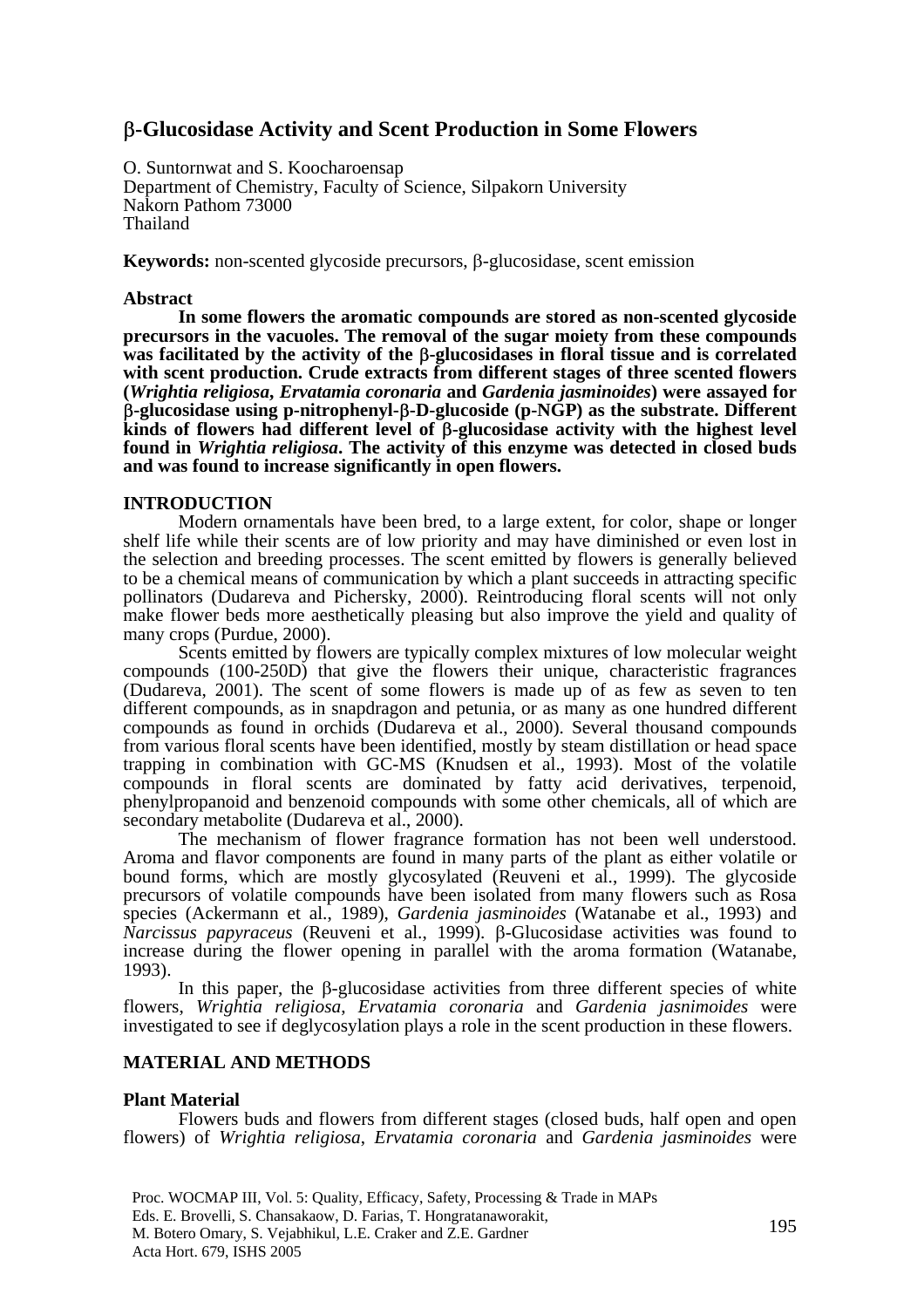obtained from the garden of Silpakorn University, Sanamchan palace campus. The collected flower petals were frozen in liquid nitrogen and stored at -80°C until used (Fig. 1).

## **Preparation of Crude Extract**

The crude extract from frozen petal tissue was prepared by the method of Reuveni et al. (1999). The frozen petal tissue was grounded in the extraction buffer containing 5 mM ascorbic acid, 50 mM Mes, 20 mM DTT, 10 mM MgCl<sub>2</sub>, 4% PVPP, 3 mM PMSF, brought to pH 7.4 with solid Tris. The homogenate was then filtered through a few layer of cheesecloth and centrifuged at 10000 g for 20 minutes. The supernatant or crude extract was assayed for β-glucosidase.

## **Protein Determination of Crude Extract**

The amount of protein in the crude extract from petal tissue was determined by the method of Lowry (Lowry et al., 1951).

## β**-Glucosidase Assay of the Crude Extract**

β-Glucosidase activity in the crude extract from petal tissue was assayed using pnitrophenyl-β-D-glucopyranoside (pNGP) as a substrate (Reuveni et al., 1999). The crude extract was incubated in 0.1 M acetate buffer pH 5.5 and 0.10 mM pNGP for 10 minutes at 25 $\degree$ C and the reaction was terminated by adding 1 ml of 1.0 M Na<sub>2</sub>CO<sub>3</sub>. The cleavage of the glycosyl moiety of pNGP was monitored by measuring the release of p-nitrophenolate spectrophotometrically at 400 nm.

#### **RESULTS AND DISCUSSION**

β-glucosidase activity was found in the crude extract from all the flowers we have studied. In these flowers the enzyme activities dramatically increased from closed bud and reached a maximum level at open flower stage. The enzyme activity in the closed bud stage of *Ervatamia coronaria* was much lower than the other two flowers. When we considered only *Ervatamia coronaria*, the enzyme activity in the closed bud stage was very low but rose to about 60x in half open and 80x in open flowers when compared to closed bud. In *Gardenia jasminoides* and *Wrightia religiosa*, both of which are strong fragrant flowers, the flowers in all stages had much higher β-glucosidase activities than the less fragrance counterpart *Ervatamia coronaria* (Fig. 2). The scent emission of these two fragrant flowers also increased during the opening stages of the flower.

Improving floral scent is very important not only for floriculture and horticulture industry but also agriculture. In contrast to the emphasis on research into chemical aspects of floral scents, there have been only few studies on the biosynthesis of floral scents, mechanism of scent emission and the molecular biology concerning these processes (Dudareva and Pichersky, 2000). Many investigation have proposed the hypothesis that the floral scent compounds are synthesized elsewhere in the vegetative tissue and then transported to the flower (Dudareva et al., 2000). Several line of evidence support that hypothesis. First, many fruit and floral scent components are often found in both free and glycosylated form, and some of these may have been transported from the vegetative part of the plant (Gunata et al., 1985; Tang et al., 1990). Second, glycosylated compounds are often found in flower buds, which are usually not scented, and later found in flowers (Ackermann et al., 1989; Loughrin et al., 1992; Watanabe et al., 1993). Lastly the Russian group claimed that the transport of glycosylated precursors into flower buds occurs in roses. The increase of β-glucosidase in our tested flower is similar to those in roses (Ackermann et al., 1989) and Narcissus (Reuvini et al., 1999). Reuveni et al. (1999) also demonstrated that the inhibition of β-glucosidase activity decrease scent emission from Narcissus flowers.

## **CONCLUSIONS**

The good correlation between β-glucosidase activity and scent emission in many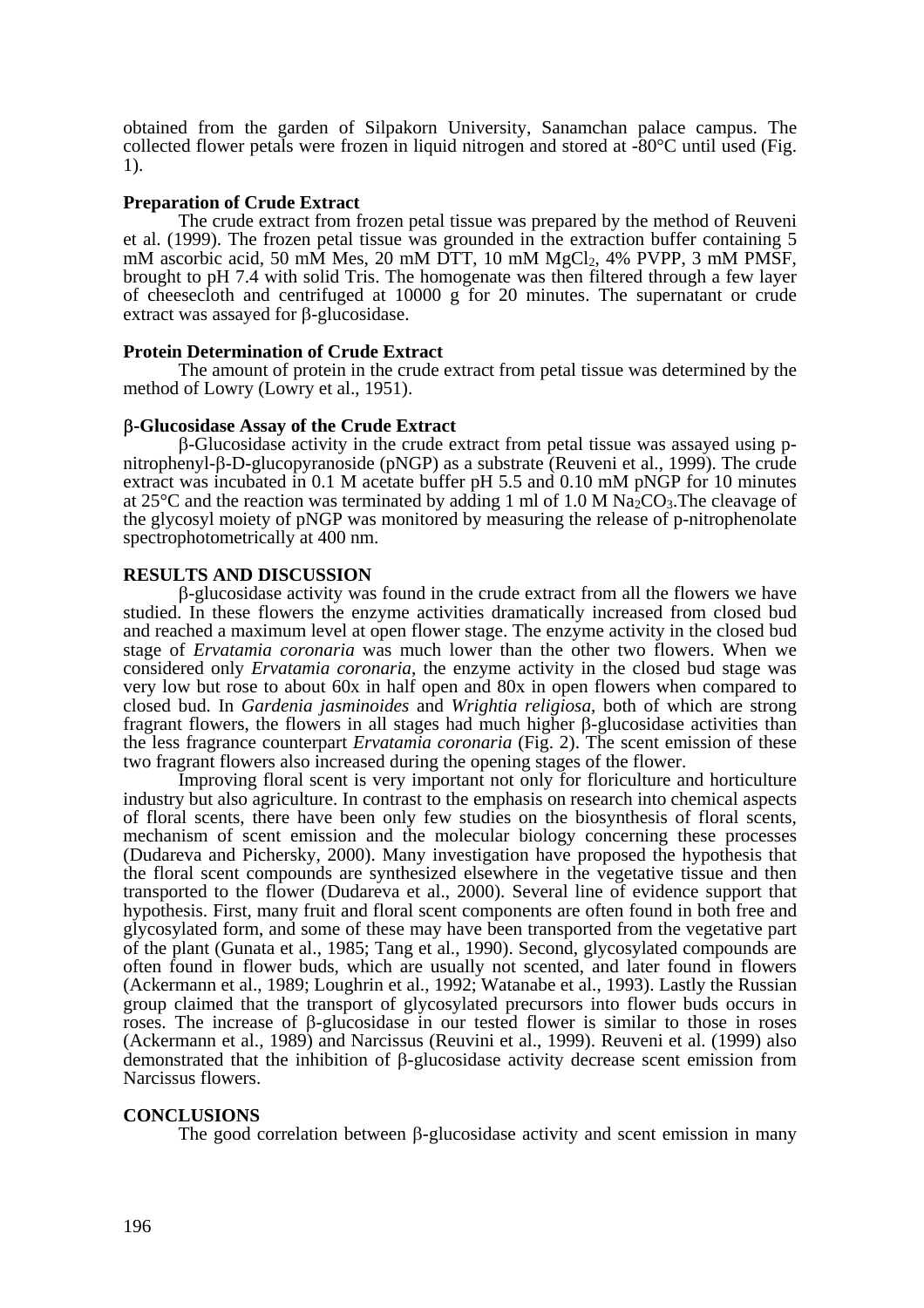flowers and fruits strongly supported the involvement of this enzyme in releasing sugar moiety from nonvolatile glycoside precursors to create volatile compounds. Even though it is not the whole story for the mechanism of flower fragrance formation, the activity of β-glucosidase would be another important factor in scent emission of many flowers.

The molecular biology study will be valuable in providing a more complete picture of the involvement of β-glucosidase in scent production and also to elucidate the whole process of flower scent biosynthesis.

#### **Literature Cited**

- Ackermann, I.E., Banthorpe, D.V., Fordham, W.D., Kinder, J.P. and Poots, I. 1989. β-Glucosides of aroma components from petal of Rosa Species: Assay, occurrence, and biosynthetic implications. J. Plant Physiol. 134:567-572.
- Dudareva, N., Piechulla, B. and Pichersky, E. 2000. Biogenesis of flora scents. Hort. Rev. 24:31-54l.
- Dudareva, N. and Pichersky, E. 2000. Biochemical and molecular genetic aspects of floral scents. Plant Physiol. 122:627-633.
- Dudareva, N. 2001. The joy of scent. Chemistry in Britain 38:28-30.
- Gunata, Y.Z., Bayonove, C.L., Baumes, R.L. and Cordonnier, R.E. 1985. The aroma of grapes. I Extraction and determination of free and Glycosidically bound fractions of some grape aroma components. J. Chromatography 331:83-90.
- Knudsen, J.T., Tollsten, L. and Bergstrom, L.G. 1993. Floral scents A checklist of volatile compounds isolated by head-space techniques. Phytochemistry 33:253-280.
- Loughrin, J.H., Hamilton-Kemp, T.R., Burton, H.R., Andersen, R.A. and Hilderbrand, D.F. 1992. Glycosidically bound volatile components of *Nicotiana sylvestris* and *N. suaveolens* flowers. Phytochemistry 31:1537-1540.
- Lowry, O.H., Rosebrough, N.J., Farr, L. and Randall. 1951. Protein measurement with Folin Phenol reagent. J. Biol. Chem. 193:265-275.
- Purdue, News. 2000. Understanding of floral scents blossoms in Purdue laboratory, August 2000:1-5. www.purdue.edu/UNS**/**
- Reuveni, M., Sagi, Z., Evnor, D. and Hetzroni, A. 1999. β-Glucosidases activity is involved in scent production in Narcissus flowers. Plant Sci. 147:19-24.
- Tang, J., Zhang, Y., Hartman, T.G., Rosen, R.T. and Ho, C.T. 1990. Free and glycosidically bound volatile compounds in fresh celery (*Apium graveolens* L.) J. Agr. Food Chem. 38:1937-1940.
- Watanabe, N., Watanabe, S., Nakajima, R., Moon, J.-H., Shimokihara, K., Inagaki, J., Etoh, H., Asai, T., Sakata, K. and Kazuo, I. 1993. Formation of flower fragrance compounds from their precursors by enzymic action during flower opening. Biosc. Biotech. Biochem. 57:1101-1106.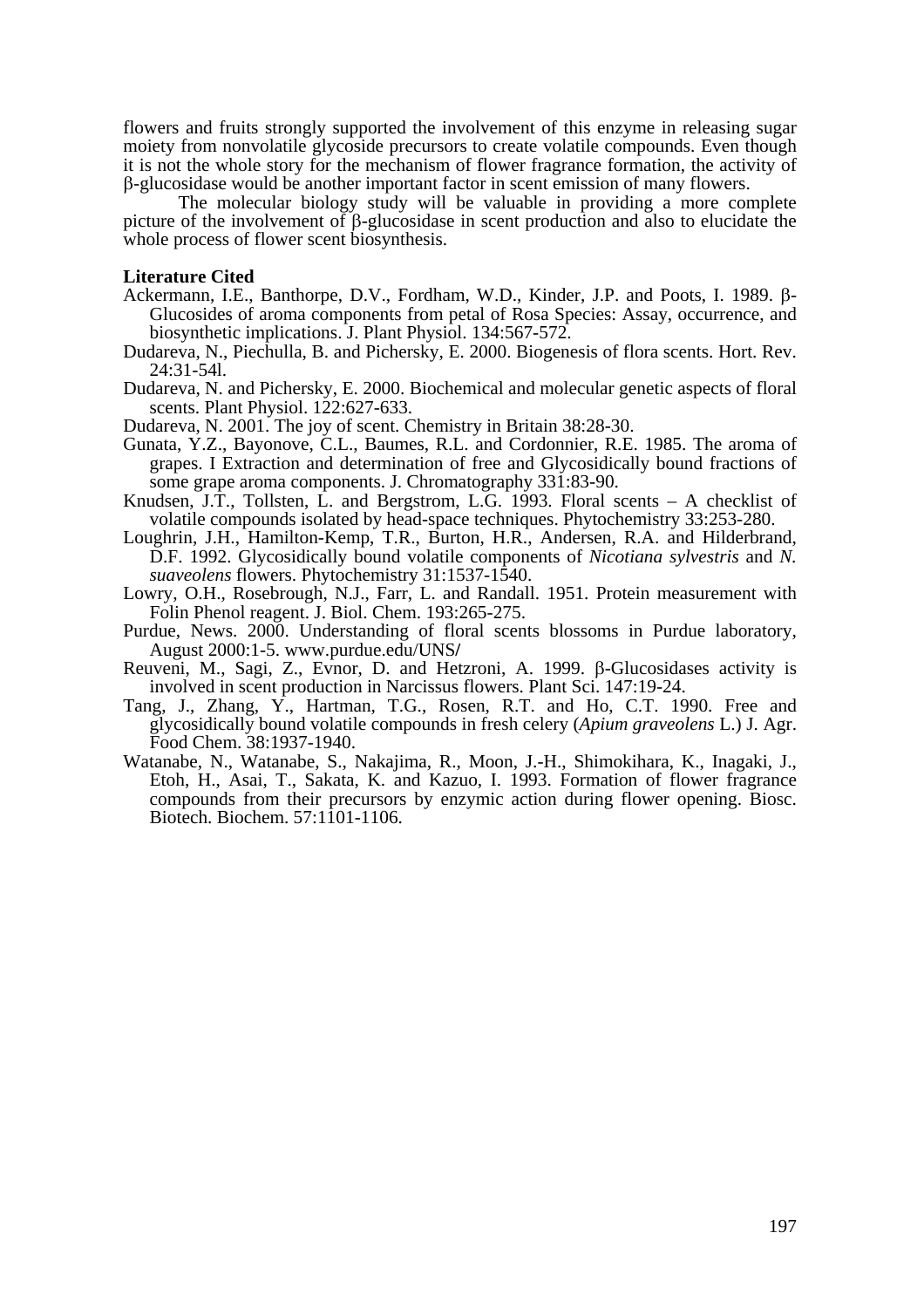# **Figures**



Fig. 1. Different stages of flowers: flower bud (1), half open flower (2) and open flower (3). a) *Ervatamia coronaria*, b) *Gardenia jasminoides*, c) *Wrightia religiosa*.